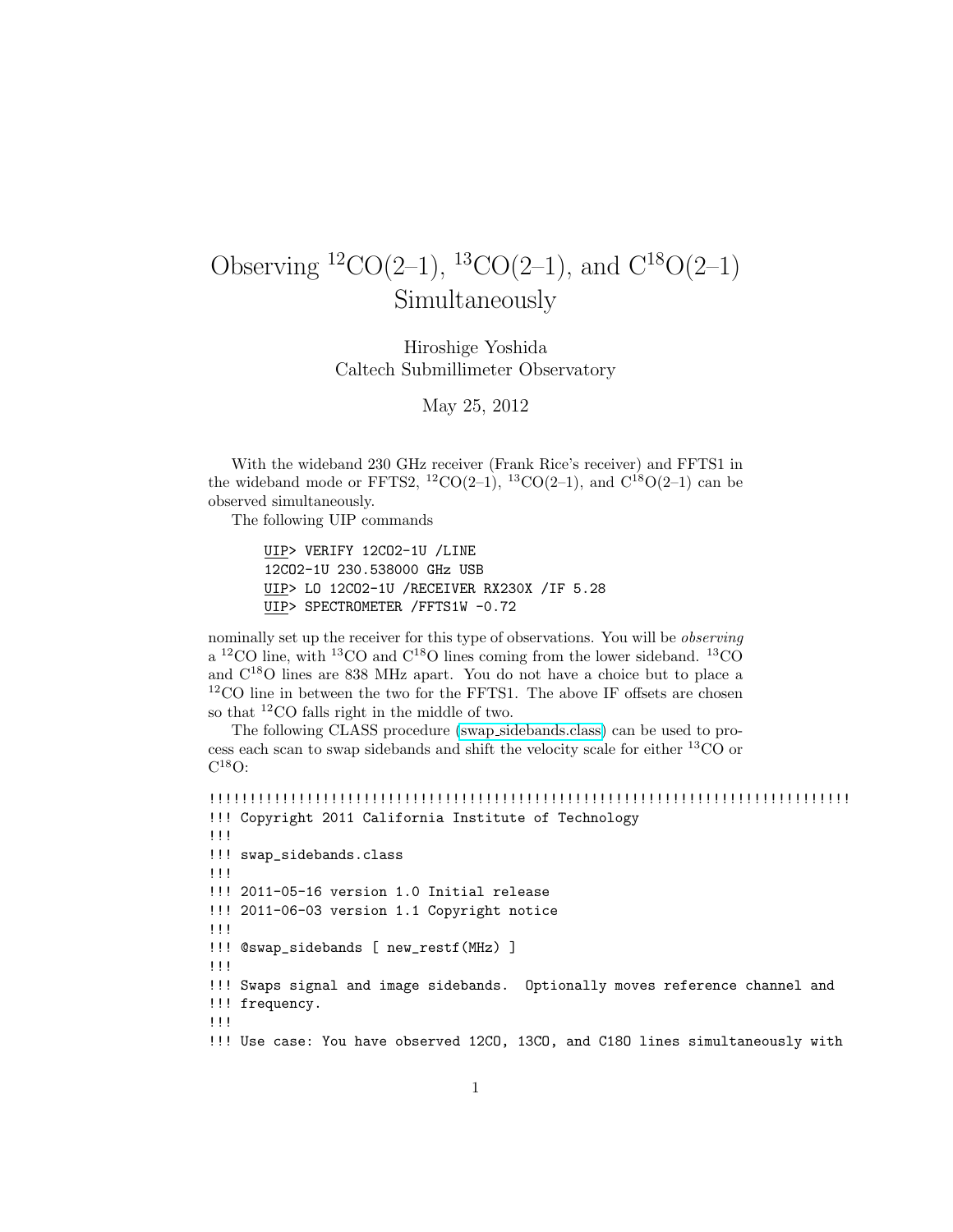```
!!! wideband receiver and spectrometer by doppler-tracking the 12CO frequency.
!!! The spectrometer was centered at the 12CO frequency in the signal sideband.
!!! Now you want scans *centered* at 13CO (or C18O) that was in the image
!!! sideband.
!!!
!!! file in ...
!!! file out ...
!!! find ...
!!! set variable spectro write
!!! set variable calibration write
!!! for i 1 to found
!!! get next
!!! @swap_sidebands 220398.6765
!!! write
!!! next
!!!
!!! C18O (J=2-1) 219560.3568 MHz
!!! 13CO (J=2-1) 220398.6765 MHz
!!! 12CO (J=2-1) 230538.0000 MHz
sic\let clight = 2.99792458e5 /new double ! Speed of light (km/s)sic\let new_restf = image /new double
sic\let new_image = restf /new double
sic\let new_rchan = rchan /new real
sic\let new_fres = -fres /new real ! No change (topocentric!!!)
sic\let new_vres = -vres /new real
sic\if ("&1 ".ne." ") then
       sic\let new_restf = &1
sic\end if
sic\let new_image = (restf+image)-new_restf
sic\let new_rchan = rchan+(new_restf-image)*(1+doppler)/new_fres
sic\let new_vres = -clight*new_fres/((1+doppler)*new_restf)
sic\let restf = new_restf
sic\let image = new_image
sic\let rchan = new_rchan
sic\let fres = new_fres
sic\let vres = new_vres
sic\define real r4
sic\let r4 = \text{tatms}sic\let tatms = tatmi
```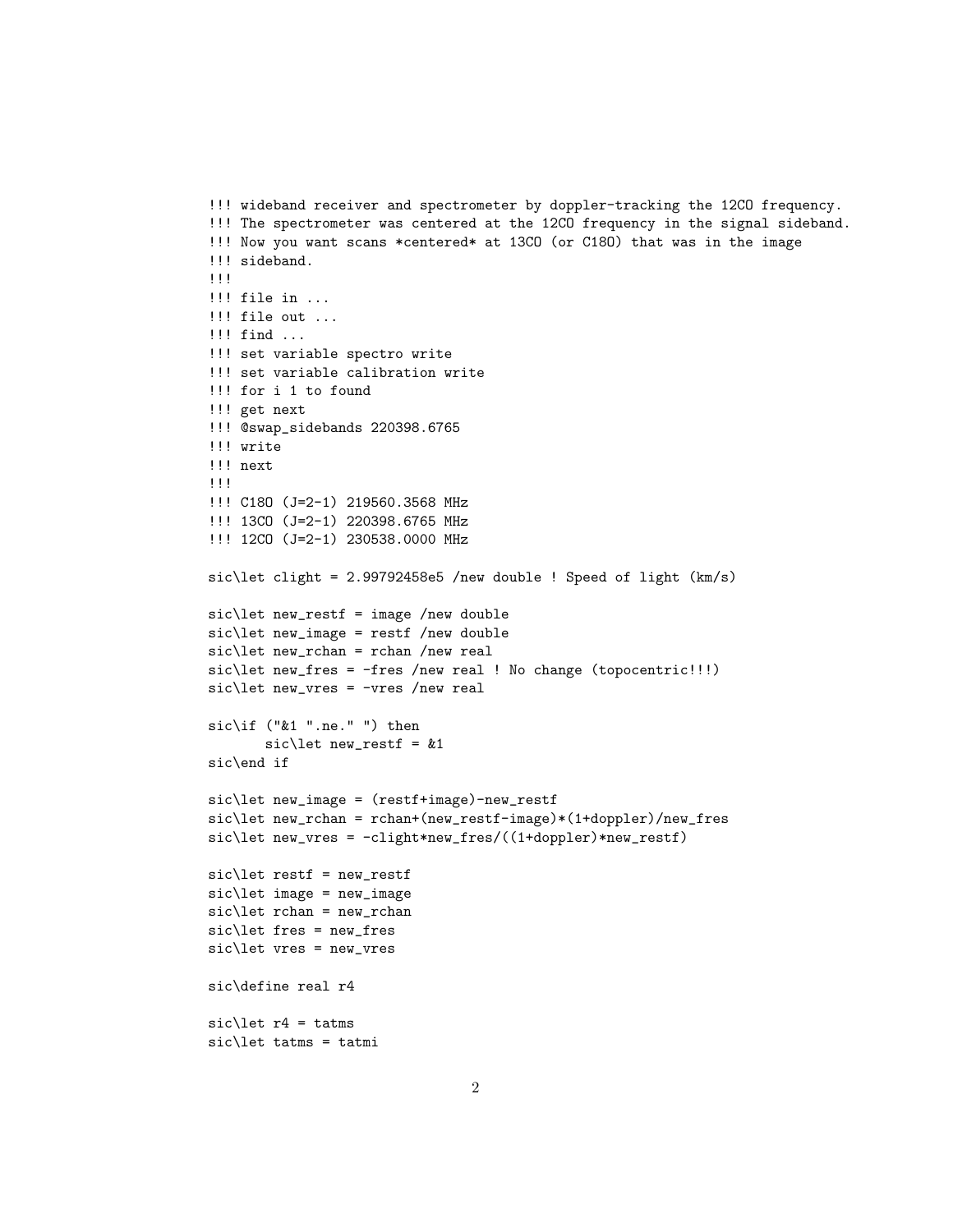```
sic\let tatmi = r4sic\let r4 = taussic\let taus = taui
sic\let taui = r4
```
The following similar CLASS procedure (shift [reference.class\)](file:shift_reference.class) shifts the velocity scale in the signal sideband, between  ${}^{13}$ CO and  $C^{18}$ O after the sideband swap above, for example:

```
!!!!!!!!!!!!!!!!!!!!!!!!!!!!!!!!!!!!!!!!!!!!!!!!!!!!!!!!!!!!!!!!!!!!!!!!!!!!!!!
!!! Copyright 2011 California Institute of Technology
!!!
!!! shift_reference.class
!!!
!!! 2011-05-16 version 1.0 Initial release
!!! 2011-06-03 version 1.1 Copyright notice; use case; no write if no argument
!!!
!!! @shift_reference [ new_restf(MHz) ]
!!!
!!! Shifts reference channel and frequency.
!!!
!!! Use case: You have observed two or more lines simultaneously by doppler-
!!! tracking one of them. The spectrometer was *centered* at the same line.
!!! Now you want scans *centered* at one of other lines in the signal sideband.
!!! To *center* at one of lines in the image sideband, use the procedure
!!! swap_sideband.class.
!!!
!!! file in ...
!!! file out ...
!!! find ...
!!! set variable spectro write
!!! for i 1 to found
!!! get next
!!! @shift_reference 220398.6765
!!! write
!!! next
!!!
!!! C18O (J=2-1) 219560.3568 MHz
!!! 13CO (J=2-1) 220398.6765 MHz
!!! 12CO (J=2-1) 230538.0000 MHz
sic\let clight = 2.99792458e5 /new double ! Speed of light (km/s)
sic\let new_restf = restf /new double
sic\let new_image = image /new double
sic\let new_rchan = rchan /new real
```